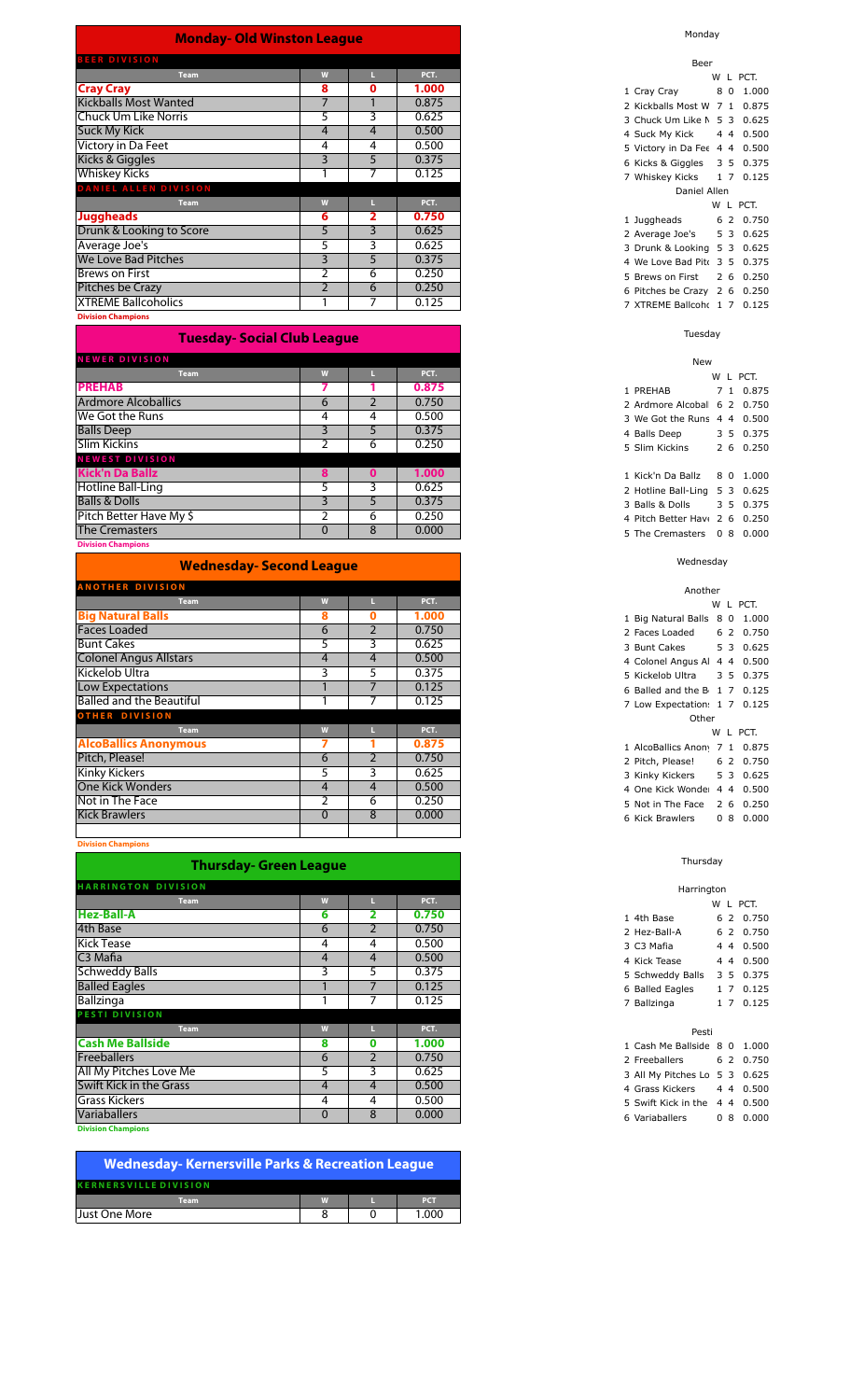|                 |                                     |                         | <b>Monday- Old Winston League</b>   |                         |                                          |             |
|-----------------|-------------------------------------|-------------------------|-------------------------------------|-------------------------|------------------------------------------|-------------|
| <b>DATE</b>     | <b>TEAM</b>                         | <b>SCORE</b>            | <b>TEAM</b>                         | <b>SCORE</b>            | <b>FIELD</b>                             | <b>TIME</b> |
|                 | <b>Suck My Kick</b>                 | 11                      | <b>Chuck Um Like Norris</b>         | 1                       | 1                                        | 6:45        |
| 27-Mar          | <b>Cray Cray</b>                    | 20                      | <b>Whiskey Kicks</b>                | $\mathbf 0$             | 1                                        | 7:45        |
|                 | Kicks & Giggles                     | $\overline{6}$          | <b>Victory in Da Feet</b>           | 8                       | 1                                        | 8:45        |
|                 | <b>Drunk &amp; Looking to Score</b> | 18                      | <b>XTREME Ballcoholics</b>          | 1                       | 2                                        | 6:45        |
|                 | <b>We Love Bad Pitches</b>          | $\overline{\mathbf{3}}$ | <b>Brews on First</b>               | 2                       | 2                                        | 7:45        |
|                 | <b>Average Joe's</b>                | $\overline{13}$         | Pitches be Crazy                    | $\overline{\mathbf{1}}$ | $\overline{2}$                           | 8:45        |
|                 | <b>Suck My Kick</b>                 | $\overline{\mathbf{0}}$ | <b>Kicks &amp; Giggles</b>          | $\mathbf{1}$            | $\mathbf{1}$                             | 6:45        |
|                 | <b>Drunk &amp; Looking to Score</b> | 17                      | <b>Pitches be Crazy</b>             | 4                       | $\mathbf{1}$                             | 7:45        |
| <b>Tuesday</b>  | <b>Cray Cray</b>                    | 3                       | <b>Victory in Da Feet</b>           | $\overline{\mathbf{2}}$ | $\mathbf{1}$                             | 8:45        |
| 6-Jun           | <b>We Love Bad Pitches</b>          | $\mathbf 0$             | <b>Average Joe's</b>                | 1                       | $\overline{2}$                           | 6:45        |
|                 | <b>Whiskey Kicks</b>                | $\mathbf 0$             | <b>Kickballs Most Wanted</b>        | 10                      | $\overline{2}$                           | 7:45        |
|                 | <b>XTREME Ballcoholics</b>          | $\overline{2}$          | <b>Juggheads</b>                    | 12                      | $\overline{2}$                           | 8:45        |
|                 | <b>Kicks &amp; Giggles</b>          | 11                      | <b>Pitches be Crazy</b>             | $\mathbf 0$             | 1                                        | 6:45        |
|                 | <b>Suck My Kick</b>                 | $\overline{\mathbf{3}}$ | Drunk & Looking to Score            | 2                       | 1                                        | 7:35        |
|                 | <b>Cray Cray</b>                    | $\overline{\mathbf{5}}$ | Juggheads                           | 1                       | 1                                        | 8:25        |
| 10-Apr          | <b>Whiskey Kicks</b>                | 8                       | <b>Brews on First</b>               | 3                       | 1                                        | 9:15        |
|                 | <b>Victory in Da Feet</b>           | 1                       | Average Joe's                       | 0                       | 2                                        | 6:45        |
|                 | <b>Chuck Um Like Norris</b>         | $\overline{13}$         | <b>XTREME Ballcoholics</b>          | $\overline{\mathbf{2}}$ | $\overline{2}$                           | 7:35        |
|                 | <b>Kickballs Most Wanted</b>        | $\overline{12}$         | <b>We Love Bad Pitches</b>          | 4                       | 2                                        | 8:25        |
|                 | <b>Kickballs Most Wanted</b>        | 9                       | <b>Chuck Um Like Norris</b>         | $\overline{\mathbf{3}}$ | 1                                        | 6:45        |
|                 | <b>Whiskey Kicks</b>                | $\overline{\mathbf{5}}$ | <b>Victory in Da Feet</b>           | $\overline{11}$         | $\mathbf{1}$                             | 7:45        |
|                 | <b>Cray Cray</b>                    | 11                      | <b>Suck My Kick</b>                 | $\mathbf{1}$            | $\mathbf{1}$                             | 8:45        |
| 17-Apr          | <b>Juggheads</b>                    | 12                      | <b>Brews on First</b>               | $\overline{\mathbf{2}}$ | $\overline{2}$                           | 6:45        |
|                 | <b>XTREME Ballcoholics</b>          | $\overline{4}$          | <b>Pitches be Crazy</b>             | 16                      | $\overline{2}$                           | 7:45        |
|                 | <b>Drunk &amp; Looking to Score</b> | $\overline{\mathbf{8}}$ | <b>We Love Bad Pitches</b>          | $\overline{\mathbf{z}}$ | $\overline{2}$                           | 8:45        |
|                 | <b>Pitches be Crazy</b>             | 1                       | <b>Juggheads</b>                    | 12                      | 1                                        | 6:45        |
|                 | <b>Brews on First</b>               | $\mathbf 0$             | <b>Average Joe's</b>                | 5                       | 1                                        | 7:45        |
| <b>Thursday</b> | <b>XTREME Ballcoholics</b>          | $\mathbf 0$             | <b>We Love Bad Pitches</b>          | 1                       | 1                                        | 8:45        |
| 8-Jun           | Victory in Da Feet                  | 1                       | <b>Kickballs Most Wanted</b>        | 4                       | 2                                        | 6:45        |
|                 | <b>Chuck Um Like Norris</b>         | 15                      | Kicks & Giggles                     | 2                       | 2                                        | 7:45        |
|                 | <b>Whiskey Kicks</b>                | $\overline{0}$          | <b>Suck My Kick</b>                 | 1                       | 2                                        | 8:45        |
|                 | <b>Chuck Um Like Norris</b>         | 5                       | <b>Cray Cray</b>                    | 7                       | $\mathbf{1}$                             | 6:45        |
|                 | <b>Victory in Da Feet</b>           | $\bf{0}$                | <b>Suck My Kick</b>                 | 4                       | $\mathbf{1}$                             | 7:45        |
|                 | <b>Kickballs Most Wanted</b>        |                         |                                     |                         |                                          | 8:45        |
| Tuesday         |                                     | 11<br>$\overline{1}$    | Kicks & Giggles                     | 1                       | $\mathbf{1}$<br>$\overline{\phantom{a}}$ |             |
| 30-May          | <b>Brews on First</b>               |                         | <b>Drunk &amp; Looking to Score</b> | 10                      |                                          | 6:45        |
|                 | <b>Pitches be Crazy</b>             | 1                       | We Love Bad Pitches                 | $\bf{0}$                | 2                                        | 7:45        |
|                 | <b>Juggheads</b>                    | $\overline{\mathbf{z}}$ | Average Joe's                       | 5                       | 2                                        | 8:45        |
|                 | <b>We Love Bad Pitches</b>          | 1                       | <b>Suck My Kick</b>                 | $\mathbf 0$             | 1                                        | 6:45        |
|                 | <b>Brews on First</b>               | 1                       | <b>Chuck Um Like Norris</b>         | 16                      | 1                                        | 7:35        |
|                 | <b>Average Joe's</b>                | 13                      | Kicks & Giggles                     | 10                      | 1                                        | 8:25        |
| 8-May           | Drunk & Looking to Score            | $\overline{\mathbf{5}}$ | <b>Cray Cray</b>                    | 15                      | 1                                        | 9:15        |
|                 | <b>Whiskey Kicks</b>                | 7                       | <b>XTREME Ballcoholics</b>          | 10                      | 2                                        | 6:45        |
|                 | <b>Victory in Da Feet</b>           | $\overline{\mathbf{8}}$ | Pitches be Crazy                    | 3                       | 2                                        | 7:35        |
|                 | <b>Kickballs Most Wanted</b>        | $\overline{\mathbf{8}}$ | Juggheads                           | 7                       | 2                                        | 8:25        |
|                 | <b>Brews on First</b>               | 15                      | <b>XTREME Ballcoholics</b>          | 5                       | 1                                        | 6:45        |
|                 | Average Joe's                       | $\overline{2}$          | <b>Drunk &amp; Looking to Score</b> | 7                       | $\mathbf{1}$                             | 7:45        |
| 15-May          | We Love Bad Pitches                 | $\mathbf 0$             | <b>Juggheads</b>                    | 1                       | 1                                        | 8:45        |
|                 | <b>Suck My Kick</b>                 | $\overline{\mathbf{0}}$ | <b>Kickballs Most Wanted</b>        | 1                       | 2                                        | 6:45        |
|                 | <b>Kicks &amp; Giggles</b>          | $\overline{2}$          | <b>Cray Cray</b>                    | 5                       | 2                                        | 7:45        |
|                 | <b>Chuck Um Like Norris</b>         | 10                      | <b>Whiskey Kicks</b>                | $\mathbf 0$             | 2                                        | 8:45        |
|                 | <b>Kicks &amp; Giggles</b>          | 1                       | <b>Whiskey Kicks</b>                | $\mathbf 0$             | 1                                        | 6:45        |
|                 | <b>Kickballs Most Wanted</b>        | 4                       | <b>Cray Cray</b>                    | 6                       | 1                                        | 7:45        |
|                 | Victory in Da Feet                  | $\overline{\mathbf{8}}$ | <b>Chuck Um Like Norris</b>         | 9                       | 1                                        | 8:45        |
| 22-May          | <b>Average Joe's</b>                | $\overline{\mathbf{8}}$ | <b>XTREME Ballcoholics</b>          | $\overline{\mathbf{0}}$ | 2                                        | 6:45        |
|                 | <b>Juggheads</b>                    | $\overline{9}$          | Drunk & Looking to Score            | 3                       | 2                                        | 7:45        |
|                 | <b>Pitches be Crazy</b>             | 5                       | <b>Brews on First</b>               | $\overline{12}$         | 2                                        | 8:45        |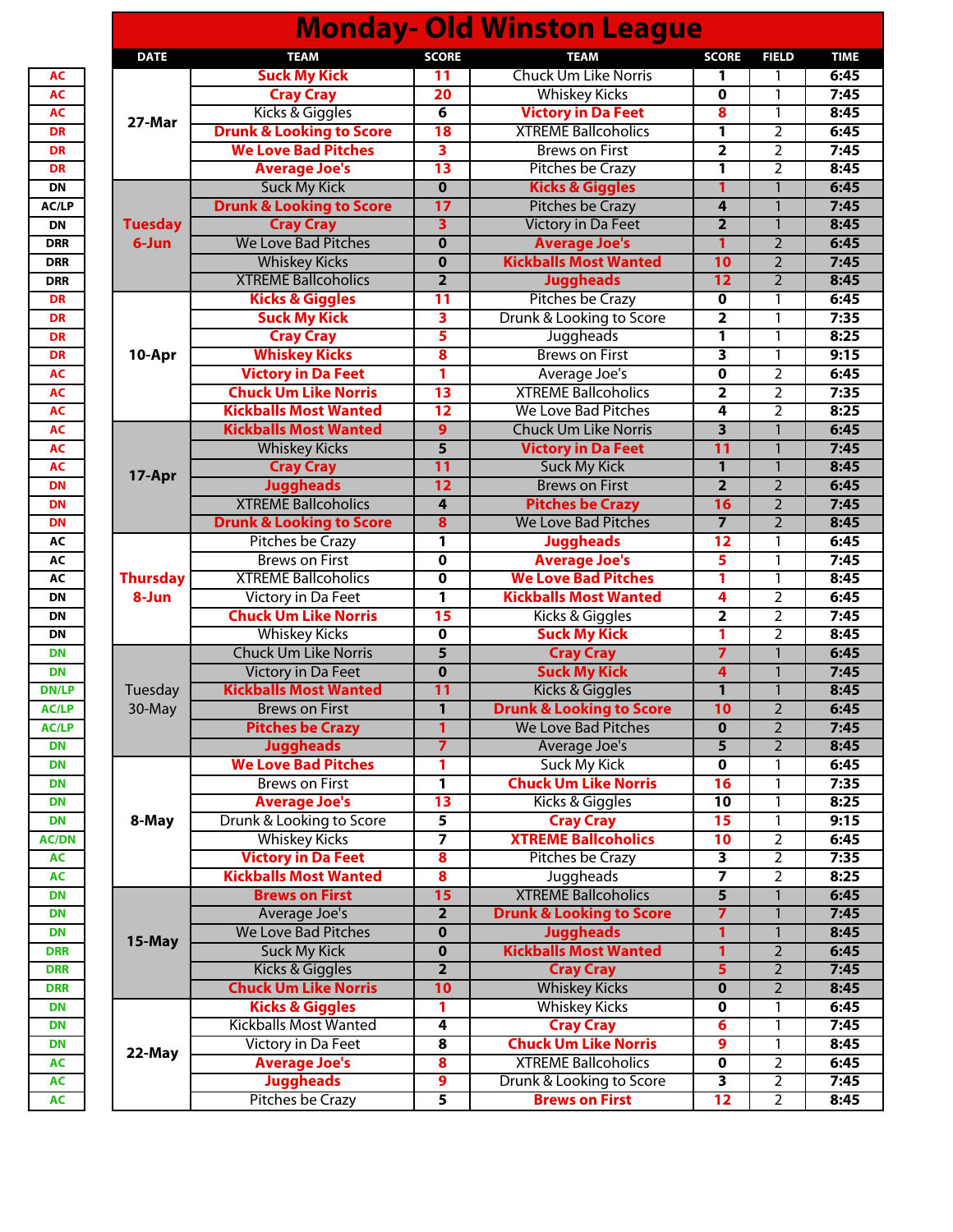| <u> Tuesuay- Social Club League</u> |                                |                         |                                |                         |                         |             |  |  |
|-------------------------------------|--------------------------------|-------------------------|--------------------------------|-------------------------|-------------------------|-------------|--|--|
| <b>DATE</b>                         | <b>TEAM</b>                    | <b>SCORE</b>            | <b>TEAM</b>                    | <b>SCORE</b>            | <b>FIELD</b>            | <b>TIME</b> |  |  |
| 28-Mar                              | Pitch Better Have My \$        | 1                       | <b>Kick'n Da Ballz</b>         | 16                      | 1                       | 8:45        |  |  |
|                                     | <b>Kick'n Da Ballz</b>         | 9                       | <b>Balls &amp; Dolls</b>       | 0                       | 1                       | 7:45        |  |  |
|                                     | <b>PREHAB</b>                  | 13                      | <b>Balls Deep</b>              | $\mathbf 0$             | 1                       | 8:45        |  |  |
|                                     | <b>Balls &amp; Dolls</b>       | 13                      | <b>The Cremasters</b>          | 4                       | $\overline{\mathbf{2}}$ | 6:45        |  |  |
|                                     | <b>Slim Kickins</b>            | 0                       | <b>Ardmore Alcoballics</b>     | 10                      | $\overline{\mathbf{2}}$ | 7:45        |  |  |
|                                     | <b>Hotline Ball-Ling</b>       | 9                       | We Got the Runs                | $\overline{2}$          | $\overline{2}$          | 8:45        |  |  |
|                                     | <b>Ardmore Alcoballics</b>     | 11                      | <b>Hotline Ball-Ling</b>       | $\overline{2}$          | 1                       | 6:45        |  |  |
|                                     | <b>We Got the Runs</b>         | 6                       | <b>Slim Kickins</b>            | $\overline{2}$          | 1                       | 7:45        |  |  |
| 4-Apr                               | <b>We Got the Runs</b>         | 11                      | <b>Balls &amp; Dolls</b>       | 10                      | $\mathbf{1}$            | 8:45        |  |  |
|                                     | <b>PREHAB</b>                  | 11                      | Pitch Better Have My \$        | $\mathbf 0$             | $\overline{2}$          | 6:45        |  |  |
|                                     | <b>Balls Deep</b>              | 1                       | <b>Kick'n Da Ballz</b>         | 11                      | $\overline{\mathbf{2}}$ | 7:45        |  |  |
|                                     | <b>Slim Kickins</b>            | $\overline{7}$          | <b>The Cremasters</b>          | $\overline{\mathbf{3}}$ | $\overline{2}$          | 8:45        |  |  |
|                                     | <b>Ardmore Alcoballics</b>     | 16                      | We Got the Runs                | 4                       | 1                       | 6:45        |  |  |
|                                     |                                |                         |                                |                         |                         |             |  |  |
|                                     | <b>Kick'n Da Ballz</b>         | 6                       | <b>Hotline Ball-Ling</b>       | 1                       | 1                       | 8:45        |  |  |
| 11-Apr                              | <b>Balls &amp; Dolls</b>       | 0                       | <b>PREHAB</b>                  | 21                      | $\overline{\mathbf{2}}$ | 6:45        |  |  |
|                                     | <b>Ardmore Alcoballics</b>     | 1                       | <b>PREHAB</b>                  | $\overline{\mathbf{2}}$ | $\overline{\mathbf{2}}$ | 7:45        |  |  |
|                                     | <b>Pitch Better Have My \$</b> | 6                       | <b>The Cremasters</b>          | 5                       | $\overline{2}$          | 8:45        |  |  |
| 18-Apr                              | <b>PREHAB</b>                  | 3                       | <b>Kick'n Da Ballz</b>         | 14                      | 1                       | 6:45        |  |  |
|                                     | <b>Ardmore Alcoballics</b>     | 13                      | Pitch Better Have My \$        | 1                       | $\mathbf{1}$            | 7:45        |  |  |
|                                     | <b>Balls Deep</b>              | 9                       | <b>Balls &amp; Dolls</b>       | $\overline{7}$          | $\mathbf{1}$            | 8:45        |  |  |
|                                     | <b>We Got the Runs</b>         | 5                       | <b>The Cremasters</b>          | $\mathbf{1}$            | $\overline{2}$          | 6:45        |  |  |
|                                     | <b>Slim Kickins</b>            | $\mathbf{1}$            | <b>Hotline Ball-Ling</b>       | 16                      | $\overline{2}$          | 7:45        |  |  |
|                                     | <b>Hotline Ball-Ling</b>       | 12                      | Pitch Better Have My \$        | $\overline{2}$          | $\overline{2}$          | 8:45        |  |  |
|                                     | <b>PREHAB</b>                  | 16                      | <b>Slim Kickins</b>            | 1                       | 1                       | 6:45        |  |  |
|                                     | <b>Balls Deep</b>              | 7                       | <b>We Got the Runs</b>         | 16                      | 1                       | 7:45        |  |  |
|                                     | <b>Ardmore Alcoballics</b>     | 1                       | <b>Kick'n Da Ballz</b>         | 13                      | 1                       | 8:45        |  |  |
| 16-May                              | <b>Balls &amp; Dolls</b>       | 9                       | Pitch Better Have My \$        | 5                       | $\overline{2}$          | 6:45        |  |  |
|                                     | The Cremasters                 | 0                       | <b>Hotline Ball-Ling</b>       | 1                       | 2                       | 7:45        |  |  |
|                                     | <b>Balls Deep</b>              | 1                       | <b>The Cremasters</b>          | $\mathbf 0$             | $\overline{\mathbf{2}}$ | 8:45        |  |  |
|                                     | <b>Slim Kickins</b>            | $\overline{\mathbf{2}}$ | <b>Balls &amp; Dolls</b>       | 8                       | $\mathbf{1}$            | 6:45        |  |  |
|                                     | <b>PREHAB</b>                  | 13                      | <b>Hotline Ball-Ling</b>       | 1                       | 1                       | 7:45        |  |  |
|                                     | <b>Balls Deep</b>              | 8                       | <b>Pitch Better Have My \$</b> | 9                       | 1                       | 8:45        |  |  |
| 2-May                               | We Got the Runs                | $\mathbf{1}$            | <b>Kick'n Da Ballz</b>         | 15                      | $\overline{2}$          | 6:45        |  |  |
|                                     | <b>Ardmore Alcoballics</b>     | 6                       | <b>The Cremasters</b>          | 3                       | $\overline{2}$          | 7:45        |  |  |
|                                     |                                |                         |                                |                         |                         |             |  |  |
|                                     | The Cremasters                 | $\mathbf 0$             | <b>Kick'n Da Ballz</b>         | 1                       | 1                       | 6:45        |  |  |
|                                     | <b>Balls Deep</b>              | 1                       | <b>Ardmore Alcoballics</b>     | 8                       | 1                       | 7:45        |  |  |
|                                     | <b>Hotline Ball-Ling</b>       | 1                       | <b>Balls &amp; Dolls</b>       | $\pmb{0}$               | 1                       | 8:45        |  |  |
| 9-May                               | We Got the Runs                | $\overline{\mathbf{2}}$ | <b>PREHAB</b>                  | 13                      | $\overline{\mathbf{2}}$ | 6:45        |  |  |
|                                     | <b>Slim Kickins</b>            | 7                       | Pitch Better Have My \$        | 6                       | $\mathbf 2$             | 7:45        |  |  |
|                                     | <b>Slim Kickins</b>            | $\mathbf{2}$            | <b>Balls Deep</b>              | 4                       | $\overline{2}$          | 8:45        |  |  |
|                                     |                                |                         |                                |                         |                         |             |  |  |

**Tuesday- Social Club League**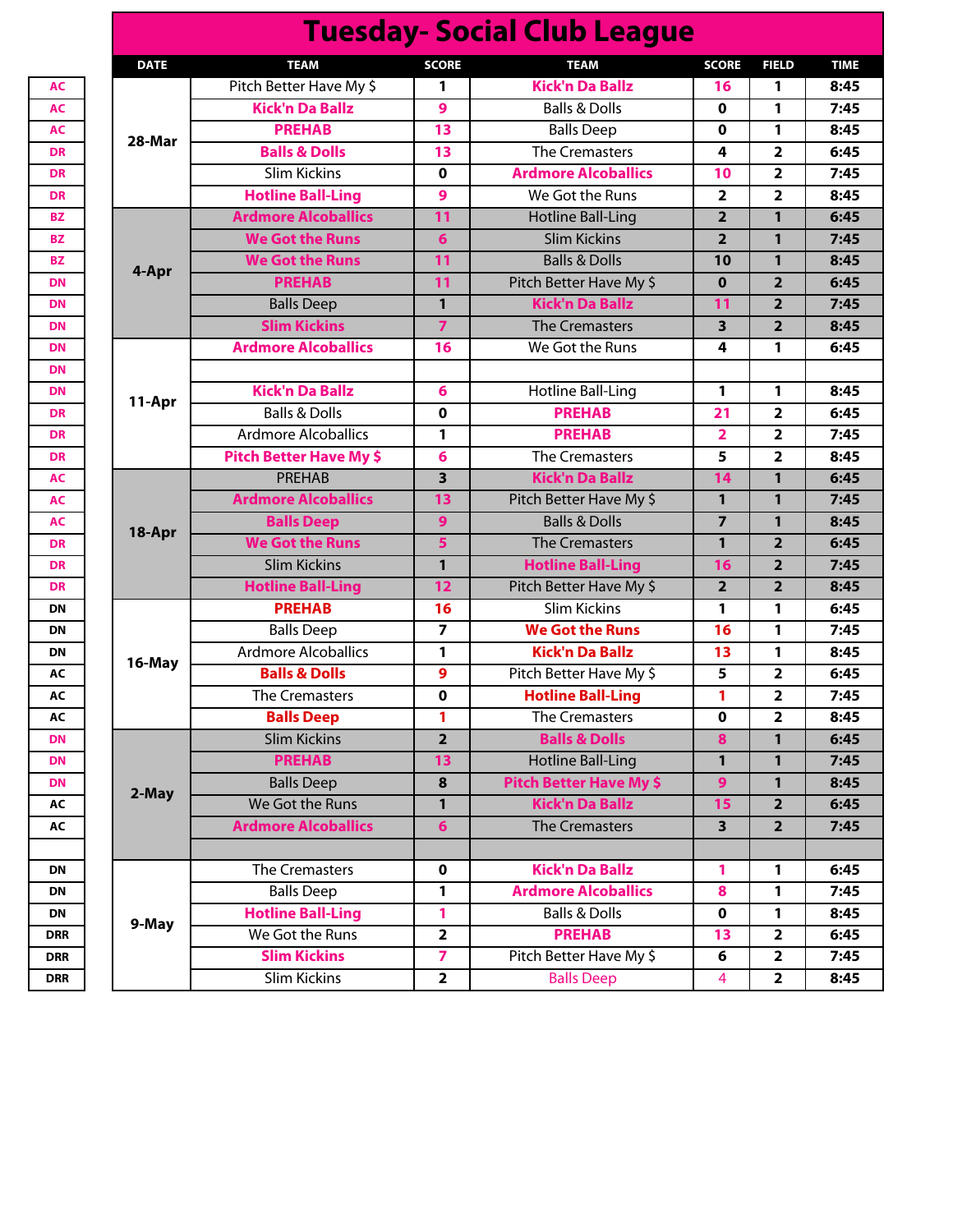|        |                                 |                                              |                              | <b>Wednesday- Second League</b>                 |                         |                                  |             |
|--------|---------------------------------|----------------------------------------------|------------------------------|-------------------------------------------------|-------------------------|----------------------------------|-------------|
|        | <b>DATE</b>                     | <b>Team</b>                                  | <b>SCORE</b>                 | Team                                            | <b>SCORE</b>            | <b>FIELD</b>                     | <b>TIME</b> |
|        |                                 | Pitch, Please!                               | 10                           | <b>AlcoBallics Anonymous</b>                    | 12                      | 1                                | 6:45        |
|        |                                 | Low Expectations                             | $\overline{\mathbf{2}}$      | <b>Colonel Angus Allstars</b>                   | $\overline{9}$          | 1                                | 7:45        |
|        |                                 | <b>Faces Loaded</b>                          | 5                            | <b>Bunt Cakes</b>                               | 4                       | 1                                | 8:45        |
|        | 29-Mar                          | <b>Not in The Face</b>                       | $\overline{z}$               | <b>Kick Brawlers</b>                            | 4                       | $\overline{2}$                   | 6:45        |
|        |                                 | <b>Kinky Kickers</b>                         | $\overline{12}$              | <b>One Kick Wonders</b>                         | 6                       | $\overline{\mathbf{2}}$          | 7:45        |
|        |                                 | <b>Big Natural Balls</b>                     | $\overline{21}$              | <b>Kickelob Ultra</b>                           | $\mathbf 0$             | $\overline{\mathbf{2}}$          | 8:45        |
|        |                                 | <b>One Kick Wonders</b>                      | $\overline{2}$               | <b>Pitch, Please!</b>                           | $6\phantom{1}6$         | $\mathbf{1}$                     | 6:45        |
|        |                                 | <b>AlcoBallics Anonymous</b>                 | 8                            | <b>Kick Brawlers</b>                            | $\overline{2}$          | $\mathbf{1}$                     | 7:45        |
|        | 31-May                          | <b>Big Natural Balls</b>                     | $\boldsymbol{6}$             | <b>Bunt Cakes</b>                               | $\overline{1}$          | 1                                | 6:45        |
|        |                                 | Low Expectations                             | $\overline{2}$               | <b>Faces Loaded</b>                             | 13                      | $\overline{2}$                   | 7:45        |
|        |                                 | <b>Kinky Kickers</b>                         | 15                           | <b>Not in The Face</b>                          | $\overline{\mathbf{0}}$ | $\mathbf{1}$                     | 8:45        |
|        | 7-Jun                           | <b>Kickelob Ultra</b>                        | $\overline{7}$               | <b>Balled and the Beautiful</b>                 | 3                       | $\overline{2}$                   | 8:45        |
|        |                                 | <b>Pitch, Please!</b>                        | $\overline{16}$              | <b>Low Expectations</b>                         | 3                       | $\mathbf{1}$                     | 6:45        |
|        |                                 | <b>Kinky Kickers</b>                         | $\overline{12}$              | <b>Faces Loaded</b>                             | 6                       | 1                                | 7:45        |
|        |                                 | Not in The Face                              | 5                            | <b>Bunt Cakes</b>                               | $\overline{\mathbf{8}}$ | 1                                | 8:45        |
|        | 12-Apr                          | <b>One Kick Wonders</b>                      | 9                            | Kickelob Ultra                                  | 5                       | $\overline{2}$                   | 6:45        |
|        |                                 | <b>Kick Brawlers</b>                         | $\overline{\mathbf{3}}$      | <b>Colonel Angus Allstars</b>                   | $\overline{4}$          | $\overline{2}$                   | 7:45        |
|        |                                 | <b>Balled and the Beautiful</b>              | 0                            | <b>Big Natural Balls</b>                        | 15                      | $\overline{\mathbf{2}}$          | 8:45        |
|        |                                 | <b>Kickelob Ultra</b>                        | $\overline{\mathbf{3}}$      | <b>Bunt Cakes</b>                               | 9                       | $\mathbf{1}$                     | 6:45        |
|        |                                 | <b>Big Natural Balls</b>                     | 15                           | <b>Low Expectations</b>                         | $\overline{2}$          | $\mathbf{1}$                     | 7:45        |
|        |                                 | <b>AlcoBallics Anonymous</b>                 | 12                           | <b>Kinky Kickers</b>                            | $\overline{9}$          | 1                                | 8:45        |
|        | 19-Apr                          | <b>Balled and the Beautiful</b>              | $\overline{\mathbf{3}}$      | <b>Colonel Angus Allstars</b>                   | $\overline{\mathbf{4}}$ | $\overline{2}$                   | 6:45        |
|        |                                 | <b>One Kick Wonders</b>                      | $\overline{\mathbf{8}}$      | <b>Not in The Face</b>                          | $\overline{7}$          | $\overline{2}$                   | 7:45        |
|        |                                 | <b>Pitch, Please!</b>                        | $\overline{11}$              | <b>Kick Brawlers</b>                            | $\overline{2}$          | $\overline{2}$                   | 8:45        |
|        |                                 | <b>Faces Loaded</b>                          | 7                            | <b>Kick Brawlers</b>                            | 5                       | 1                                | 6:45        |
|        |                                 | Kickelob Ultra                               | 0                            | <b>AlcoBallics Anonymous</b>                    | $\overline{11}$         | 1                                | 7:45        |
|        |                                 | <b>Bunt Cakes</b>                            | 7                            | <b>Colonel Angus Allstars</b>                   | 5                       | 1                                | 8:45        |
|        |                                 | <b>Low Expectations</b>                      | 10                           | Not in The Face                                 | 8                       | 2                                | 6:45        |
| 26-Apr | <b>Big Natural Balls</b>        | $\overline{9}$                               | <b>Kinky Kickers</b>         | $\mathbf 0$                                     | $\overline{2}$          | 7:45                             |             |
|        | <b>Balled and the Beautiful</b> | 0                                            | <b>Pitch, Please!</b>        | 19                                              | $\overline{\mathbf{2}}$ | 8:45                             |             |
|        |                                 | <b>Kickelob Ultra</b>                        | $\overline{\mathbf{z}}$      | <b>Low Expectations</b>                         | 6                       | 1                                | 6:45        |
|        |                                 | <b>Kick Brawlers</b>                         | $\overline{4}$               | <b>Kinky Kickers</b>                            | 16                      | $\mathbf{1}$                     | 7:45        |
|        |                                 | <b>One Kick Wonders</b>                      | $\overline{7}$               | <b>AlcoBallics Anonymous</b>                    | 9                       | $\mathbf{1}$                     | 8:45        |
|        | 3-May                           | <b>Bunt Cakes</b>                            | 1                            | <b>Balled and the Beautiful</b>                 | 8                       | $\overline{\mathbf{2}}$          | 6:45        |
|        |                                 | <b>Not in The Face</b>                       | $\mathbf{0}$                 | <b>Pitch, Please!</b>                           | $\overline{14}$         | $\overline{2}$                   | 7:45        |
|        |                                 | <b>Colonel Angus Allstars</b>                | 1                            | <b>Faces Loaded</b>                             | $\overline{7}$          | $\overline{2}$                   | 8:45        |
|        |                                 | <b>Faces Loaded</b>                          | 4                            | <b>Kickelob Ultra</b>                           | 5                       | 1                                | 6:45        |
|        |                                 | <b>Bunt Cakes</b>                            | 8                            | One Kick Wonders                                | $\overline{2}$          | 1                                | 7:45        |
|        |                                 | <b>Colonel Angus Allstars</b>                | $\overline{\mathbf{3}}$      | <b>AlcoBallics Anonymous</b>                    | $\boldsymbol{9}$        | 1                                | 8:45        |
|        | 10-May                          | <b>Big Natural Balls</b>                     | $\overline{11}$              | Pitch, Please!                                  |                         | 2                                | 6:45        |
|        |                                 | <b>Balled and the Beautiful</b>              | $\overline{\mathbf{3}}$      | <b>Not in The Face</b>                          | $6\overline{6}$         | $\overline{\mathbf{2}}$          | 7:45        |
|        |                                 | Low Expectations                             | 0                            | <b>Kinky Kickers</b>                            | 15                      | $\overline{\mathbf{2}}$          | 8:45        |
|        |                                 | <b>Balled and the Beautiful</b>              | $\overline{\mathbf{5}}$      | <b>Faces Loaded</b>                             | $\overline{6}$          | $\mathbf{1}$                     | 6:45        |
|        |                                 | <b>Colonel Angus Allstars</b>                | $\overline{\mathbf{5}}$      | <b>Big Natural Balls</b>                        | $\overline{12}$         | $\mathbf{1}$                     | 7:45        |
|        |                                 | <b>Bunt Cakes</b>                            | 19                           | <b>Low Expectations</b>                         | $\overline{2}$          | $\mathbf{1}$                     | 8:45        |
|        | 17-May                          | <b>Not in The Face</b>                       | 4                            | <b>AlcoBallics Anonymous</b>                    |                         | $\overline{\mathbf{2}}$          | 6:45        |
|        |                                 |                                              |                              |                                                 | 6<br>$\overline{4}$     |                                  | 7:45        |
|        |                                 | <b>Pitch, Please!</b>                        | 5<br>$\overline{\mathbf{3}}$ | <b>Kinky Kickers</b><br><b>One Kick Wonders</b> | $\overline{\mathbf{4}}$ | $\overline{2}$<br>$\overline{2}$ |             |
|        |                                 | <b>Kick Brawlers</b><br><b>Kick Brawlers</b> | $\overline{\mathbf{5}}$      | <b>Big Natural Balls</b>                        | 20                      | 1                                | 8:45        |
|        |                                 | <b>Colonel Angus Allstars</b>                | $\overline{13}$              | Kickelob Ultra                                  |                         |                                  | 6:45        |
|        | 7-Jun                           |                                              |                              |                                                 | $\overline{\mathbf{2}}$ | 1                                | 7:45        |
|        |                                 | <b>AlcoBallics Anonymous</b>                 | 12                           | <b>Faces Loaded</b>                             | 13                      | $\overline{2}$                   | 6:45        |
|        |                                 | <b>One Kick Wonders</b>                      | $\overline{7}$               | <b>Balled and the Beautiful</b>                 | 6                       | $\overline{2}$                   | 7:45        |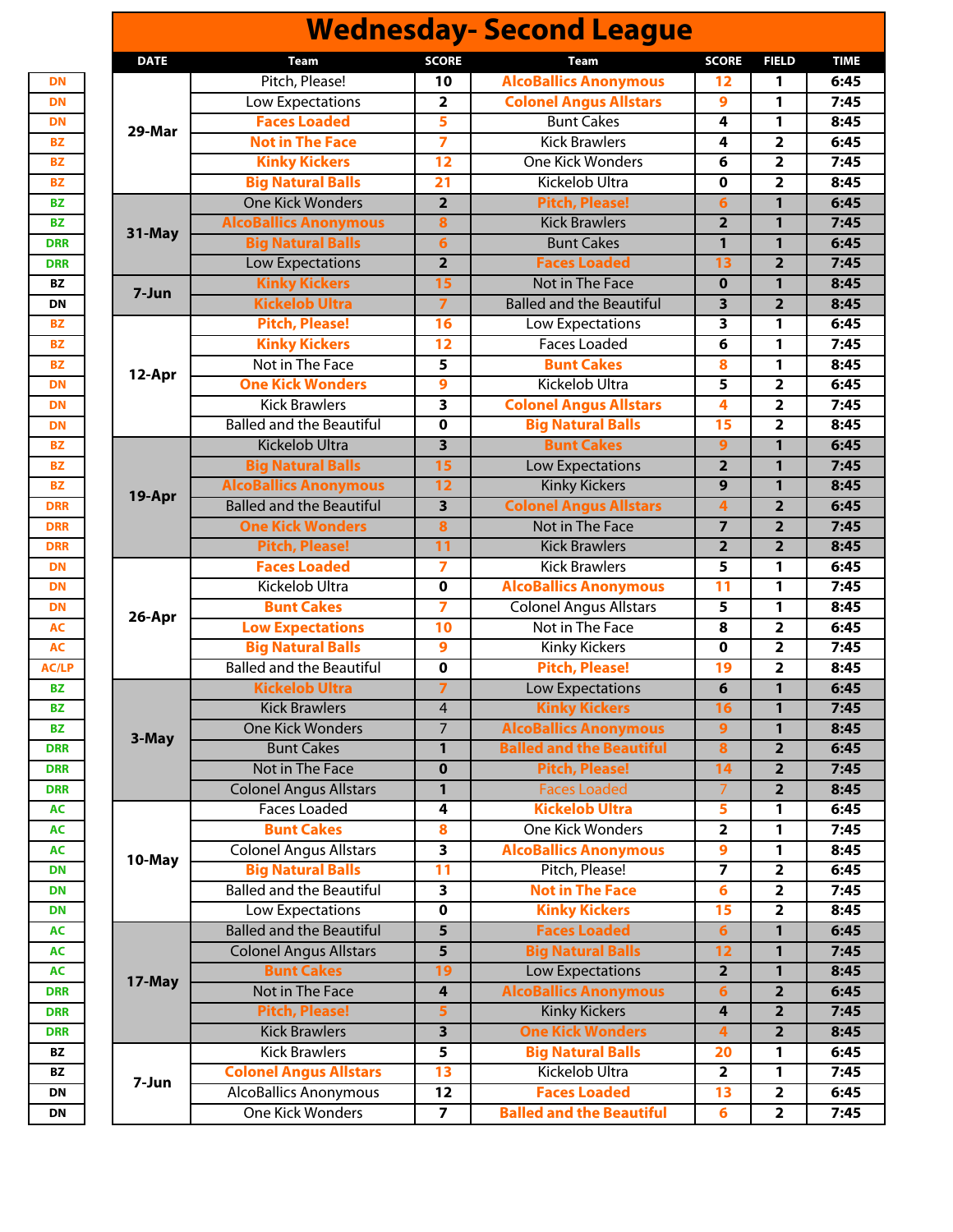|                 |             |                                            |                         | <b>Thursday- Green League</b>           |                              |                                           |              |
|-----------------|-------------|--------------------------------------------|-------------------------|-----------------------------------------|------------------------------|-------------------------------------------|--------------|
|                 | <b>DATE</b> | <b>Team</b>                                | <b>SCORE</b>            | Team                                    | <b>SCORE</b>                 | <b>FIELD</b>                              | <b>TIME</b>  |
|                 |             |                                            |                         |                                         |                              |                                           |              |
| <b>AC</b>       |             | <b>Schweddy Balls</b>                      | 1                       | <b>4th Base</b>                         | 6                            | 1                                         | 7:45         |
| <b>AC</b>       | 30-Mar      | <b>Kick Tease</b>                          | 19                      | <b>Balled Eagles</b>                    | $\overline{\mathbf{2}}$      | 1                                         | 8:45         |
| <b>DN</b>       |             | All My Pitches Love Me                     | 0                       | <b>Freeballers</b>                      | 1                            | $\overline{\mathbf{2}}$                   | 6:45         |
| <b>DN</b>       |             | <b>Hez-Ball-A</b>                          | 6                       | C <sub>3</sub> Mafia                    | $\overline{\mathbf{3}}$      | $\overline{\mathbf{2}}$                   | 7:45         |
| <b>DN</b>       |             | <b>Cash Me Ballside</b>                    | 8                       | <b>Swift Kick in the Grass</b>          | 4                            | $\overline{\mathbf{2}}$                   | 8:45         |
| <b>AC</b>       |             | <b>Ballzinga</b>                           | $\overline{11}$         | <b>Kick Tease</b>                       | 10                           | $\overline{1}$                            | 6:45         |
| <b>AC</b>       |             | <b>Freeballers</b>                         | 1                       | <b>Grass Kickers</b>                    | $\mathbf 0$                  | 1                                         | 7:45         |
| <b>AC</b>       | 6-Apr       | <b>Balled Eagles</b>                       | $\overline{\mathbf{2}}$ | <b>Schweddy Balls</b>                   | 10                           | $\overline{\mathbf{1}}$                   | 8:45         |
| DR              |             | 4th Base                                   | $\overline{\mathbf{6}}$ | <b>Hez-Ball-A</b>                       | 7                            | $\overline{2}$                            | 6:45         |
| <b>DR</b>       |             | <b>Cash Me Ballside</b>                    | 16                      | Variaballers                            | $\bf{0}$                     | $\overline{2}$                            | 7:45         |
| <b>DR</b>       |             | <b>All My Pitches Love Me</b>              | 16                      | <b>Swift Kick in the Grass</b>          | 15                           | $\overline{2}$                            | 8:45         |
| <b>AC</b>       |             | <b>All My Pitches Love Me</b>              | 7                       | <b>Balled Eagles</b>                    | 3                            | 1                                         | 6:45         |
| <b>AC</b>       |             | Variaballers                               | 3                       | <b>Kick Tease</b>                       | 8                            | 1                                         | 7:45         |
| <b>AC</b>       | 13-Apr      | <b>Cash Me Ballside</b>                    | $\overline{15}$         | <b>Schweddy Balls</b>                   | 4                            | 1                                         | 8:45         |
| <b>DN</b><br>DN |             | <b>Grass Kickers</b><br><b>Freeballers</b> | 19                      | C <sub>3</sub> Mafia<br><b>4th Base</b> | $\overline{\mathbf{2}}$<br>4 | $\overline{\mathbf{2}}$                   | 6:45<br>7:45 |
| <b>DN</b>       |             |                                            | $\overline{\mathbf{3}}$ | <b>Hez-Ball-A</b>                       | $\overline{13}$              | $\overline{\mathbf{2}}$                   |              |
| <b>DN</b>       |             | <b>Ballzinga</b><br><b>Ballzinga</b>       | 1<br>$\mathbf 0$        | <b>4th Base</b>                         | 1                            | $\overline{\mathbf{2}}$<br>$\overline{1}$ | 8:45<br>6:45 |
| DN              |             | <b>Hez-Ball-A</b>                          | 10                      | <b>Schweddy Balls</b>                   | $\mathbf 0$                  | $\overline{\mathbf{1}}$                   | 7:45         |
| DN              |             | <b>C3 Mafia</b>                            | $\overline{21}$         | <b>Balled Eagles</b>                    | $\overline{\mathbf{3}}$      | 1                                         | 8:45         |
| <b>AC</b>       | 20-Apr      | <b>Grass Kickers</b>                       | 3                       | <b>All My Pitches Love Me</b>           | 7                            | $\overline{\mathbf{2}}$                   | 6:45         |
| <b>AC</b>       |             | <b>Cash Me Ballside</b>                    | 6                       | Freeballers                             | 5                            | $\overline{\mathbf{2}}$                   | 7:45         |
| AC              |             | <b>Swift Kick in the Grass</b>             | 10                      | <b>Variaballers</b>                     | $\overline{\mathbf{5}}$      | $\overline{\mathbf{2}}$                   | 8:45         |
| <b>BZ</b>       |             | <b>Kick Tease</b>                          | $\overline{\mathbf{2}}$ | <b>Freeballers</b>                      | $\overline{11}$              | 1                                         | 6:45         |
| <b>BZ</b>       |             | C3 Mafia                                   | $\overline{\mathbf{2}}$ | <b>Swift Kick in the Grass</b>          | $\overline{16}$              | 1                                         | 7:45         |
|                 |             |                                            |                         |                                         |                              |                                           |              |
| <b>AC</b>       | 27-Apr      | <b>Schweddy Balls</b>                      | 1                       | All My Pitches Love Me                  | 0                            | 2                                         | 6:45         |
| <b>AC</b>       |             | <b>Hez-Ball-A</b>                          | 1                       | Variaballers                            | 0                            | $\overline{\mathbf{2}}$                   | 7:45         |
|                 |             |                                            |                         |                                         |                              |                                           |              |
| <b>DN</b>       |             | <b>C3 Mafia</b>                            | $\overline{9}$          | <b>Schweddy Balls</b>                   | $\overline{2}$               | 1                                         | 6:45         |
| <b>DN</b>       |             | <b>Freeballers</b>                         | 10                      | Variaballers                            | $\mathbf 0$                  | $\mathbf{1}$                              | 7:45         |
| <b>DN</b>       |             | <b>Grass Kickers</b>                       | $\mathbf 0$             | <b>Swift Kick in the Grass</b>          | 1                            | 1                                         | 8:45         |
| AC              | 4-May       | <b>Balled Eagles</b>                       | 1                       | <b>Ballzinga</b>                        | $\overline{\mathbf{0}}$      | $\overline{\mathbf{2}}$                   | 6:45         |
| AC              |             | All My Pitches Love Me                     | 10                      | <b>Cash Me Ballside</b>                 | 15                           | $\overline{\mathbf{2}}$                   | 7:45         |
| AC              |             | <b>4th Base</b>                            |                         | <b>Kick Tease</b>                       | 0                            | 2                                         | 8:45         |
| <b>BZ</b>       |             | <b>Schweddy Balls</b>                      | 7                       | Variaballers                            | 6                            | 1                                         | 6:45         |
| <b>BZ</b>       |             | <b>Balled Eagles</b>                       | 6                       | <b>Grass Kickers</b>                    | 7                            | 1                                         | 7:45         |
| BZ              | 11-May      | Hez-Ball-A                                 | 6                       | <b>Cash Me Ballside</b>                 | 8                            | 1                                         | 8:45         |
| <b>DRR</b>      |             | <b>4th Base</b>                            | 6                       | Swift Kick in the Grass                 | 5                            | $\overline{2}$                            | 6:45         |
| <b>DRR</b>      |             | <b>Ballzinga</b>                           | 0                       | <b>All My Pitches Love Me</b>           | 1                            | 2                                         | 7:45         |
| DRR             |             | <b>Kick Tease</b>                          | 12                      | C <sub>3</sub> Mafia                    | $6\overline{6}$              | $\overline{2}$                            | 8:45         |
| BZ              |             | <b>Grass Kickers</b>                       | $\bf{0}$                | <b>Cash Me Ballside</b>                 | 16                           | $\mathbf{1}$                              | 6:45         |
| BZ              |             | Swift Kick in the Grass                    | 6                       | <b>Freeballers</b>                      | 7                            | 1                                         | 7:45         |
| BZ              | 18-May      | <b>Variaballers</b>                        | 1                       | <b>All My Pitches Love Me</b>           | $\overline{17}$              | $\mathbf{1}$                              | 8:45         |
| DRR             |             | <b>Hez-Ball-A</b>                          | 1                       | <b>Balled Eagles</b>                    | $\mathbf 0$                  | $\overline{2}$                            | 6:45         |
| DRR             |             | <b>Schweddy Balls</b>                      | $\overline{2}$          | <b>Kick Tease</b>                       | 9                            | $\overline{\mathbf{2}}$                   | 7:45         |
| DRR             |             | <b>C3 Mafia</b>                            | 6                       | Ballzinga                               | 5                            | $\overline{\mathbf{2}}$                   | 8:45         |
| AC              |             | Freeballers                                | 6                       | <b>Hez-Ball-A</b>                       | 5                            | 1                                         | 6:45         |
| AC              |             | 4th Base                                   | 3                       | <b>C3 Mafia</b>                         | 7                            | 1                                         | 7:45         |
| AC              |             | <b>Balled Eagles</b>                       | 0                       | <b>4th Base</b>                         | 1                            | 1                                         | 8:45         |
| DN              | 1-Jun       | <b>Swift Kick in the Grass</b>             | 9                       | <b>Kick Tease</b>                       | 7                            | $\overline{2}$                            | 6:45         |
| <b>DN</b>       |             | <b>Grass Kickers</b>                       | 1                       | Ballzinga                               | 0                            | 2                                         | 7:45         |
| <b>DN</b>       |             | <b>Variaballers</b>                        | 0                       | <b>Grass Kickers</b>                    | 1                            | $\overline{\mathbf{2}}$                   | 8:45         |
| <b>DN</b>       |             | Ballzinga                                  | $\mathbf 0$             | <b>Cash Me Ballside</b>                 | 1                            | $\overline{2}$                            | 9:45         |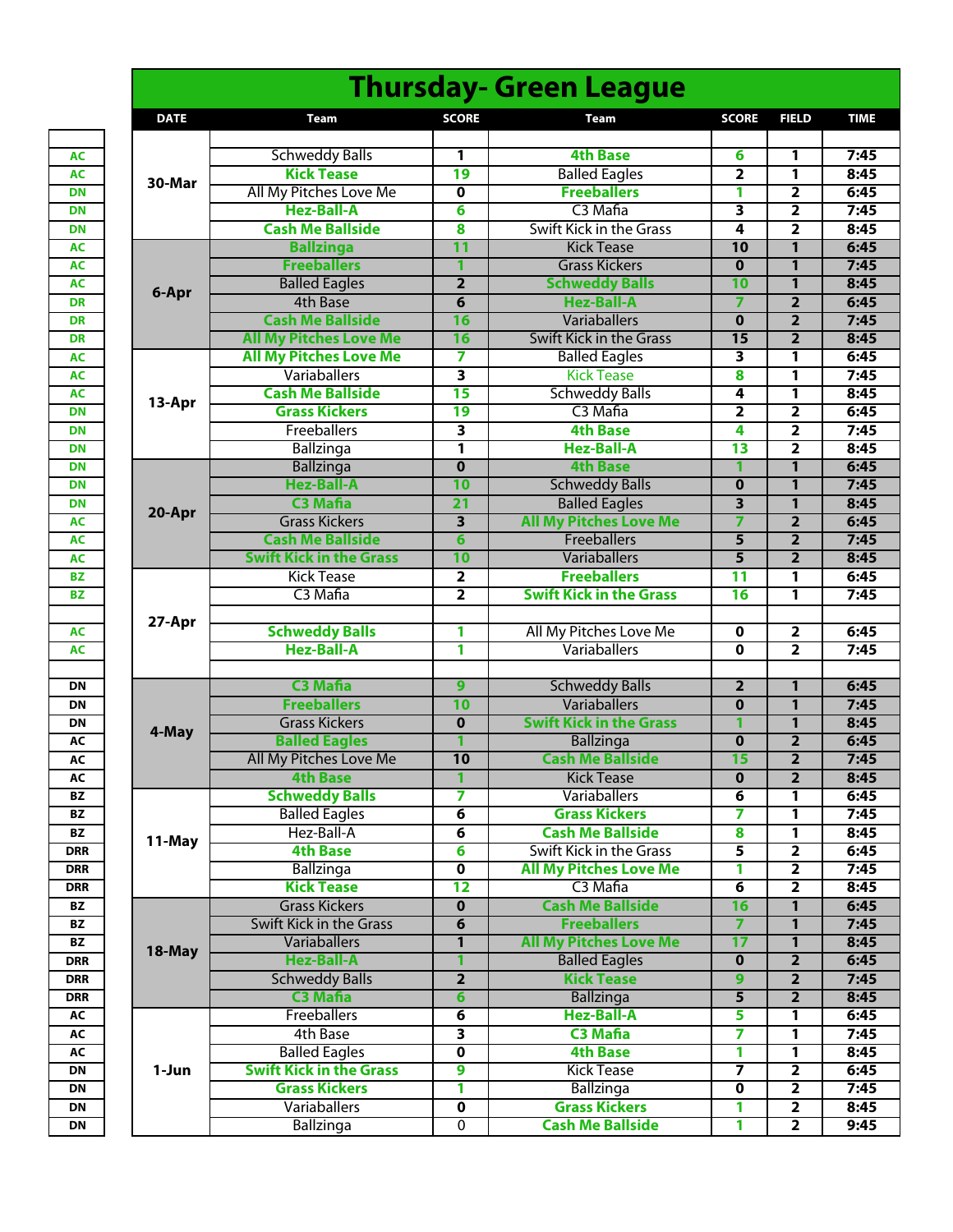|                 |                   |                                             |                                            | <b>Playoffs</b>                                 |                         |                                  |              |
|-----------------|-------------------|---------------------------------------------|--------------------------------------------|-------------------------------------------------|-------------------------|----------------------------------|--------------|
|                 | <b>DATE</b>       | <b>TEAM</b>                                 | <b>SCORE</b>                               | <b>TEAM</b>                                     | <b>SCORE</b>            | <b>FIELD</b>                     | <b>TIME</b>  |
| AC              |                   | #16 Drunk & Looking to Score                | 1                                          | #49 The Cremasters                              | $\bf{0}$                | $\mathbf{1}$                     | 6:45         |
| AC              |                   | #24 Suck My Kick                            | 5                                          | #41 Pitch Better Have My \$                     | 4                       | $\mathbf{1}$                     | 7:45         |
| AC              | $12$ -Jun         | #9 Juggheads                                | $6\phantom{1}$                             | <b>Suck My Kick</b>                             | 5                       | $\mathbf{1}$                     | 8:45         |
| <b>DN</b>       |                   | #17 Chuck Um Like Norris                    | $\overline{2}$                             | #48 Balled and the Beautiful                    | 5                       | $\overline{2}$                   | 6:45         |
| <b>DN</b>       |                   | <b>Drunk &amp; Looking to Score</b>         | 9                                          | <b>Balled and the Beautiful</b>                 | $\overline{\mathbf{0}}$ | $\overline{2}$                   | 7:45         |
| <b>DN</b>       |                   | #29 Victory in Da Feet                      | 3                                          | #36 We Love Bad Pitches                         | $\overline{2}$          | $\overline{2}$                   | 8:45         |
| <b>DN</b>       |                   | <b>#28 One Kick Wonders</b>                 | 8                                          | #37 Schweddy Balls                              | $\overline{7}$          | 1                                | 6:45         |
| <b>DN</b>       |                   | #15 Pitchs, Please!                         | 8                                          | #50 Kick Brawlers                               | $\overline{\mathbf{2}}$ | 1                                | 7:45         |
| <b>DRR</b>      | 14-Jun            | #19 Bunt Cakes                              | 1                                          | #46 Balled Eagles                               | 0                       | $\overline{2}$                   | 6:45         |
| <b>DRR</b>      |                   | <b>#30 Colonel Angus Allstars</b>           | $\overline{10}$                            | #35 Balls & Dolls                               | $\mathbf 0$             | $\overline{2}$                   | 7:45         |
|                 |                   |                                             |                                            |                                                 |                         |                                  |              |
| AC              |                   | #23 Swift Kick in the Grass                 | $\overline{\mathbf{3}}$                    | #42 Not in th Face                              | 5                       | $\mathbf{1}$                     | 6:45         |
| AC              |                   | <b>#25 Grass Kickers</b>                    | 8                                          | #40 Pitches be Crazy                            | $\overline{7}$          | $\mathbf{1}$                     | 7:45         |
| AC              | $15 - Jun$        | #8 Hez-Ball-A                               | 9                                          | <b>Grass Kickers/Pitches be Crazy</b>           | 4                       | $\mathbf{1}$                     | 8:45         |
| <b>DN</b>       |                   | #27 C3 Mafia                                | 1                                          | #38 Slim Kickins                                | $\mathbf{0}$            | $\overline{2}$                   | 6:45         |
| <b>DN</b>       |                   | #20 All My Pitches Love Me                  | $\mathbf{1}$                               | <b>#45 Low Expectations</b>                     | 3                       | $\overline{2}$                   | 7:45         |
| <b>DN</b>       |                   | #26 Kick Tease                              | 5                                          | #39 Brews on First                              | $\mathbf{1}$            | $\overline{2}$                   | 8:45         |
| <b>DN</b>       |                   | #31 We Got the Runs                         | 1                                          | #34 Kickelob Ultra                              | 0                       | 1                                | 6:45         |
| <b>DN</b>       |                   | #2 Kick'n Da Ballz                          | 10                                         | We Got the Runs/Kickelob Ultra                  | $\mathbf 0$             | 1                                | 7:45         |
| DN              | 20-Jun            | #18 Hotline Ball-Ling                       | $\mathbf 0$                                | #47 Ballzinga                                   | 1                       | 1                                | 8:45         |
| <b>DRR</b>      |                   | <b>#22 Kinky Kickers</b>                    | $\overline{10}$                            | #43 XTREME Ballcoholics                         | 0                       | $\overline{\mathbf{2}}$          | 6:45         |
| <b>DRR</b>      |                   | #11 Ardmore Alcoballics<br><b>#6 PREHAB</b> | $\overline{\mathbf{0}}$<br>$\overline{12}$ | <b>Kinky Kickers</b><br>#27 C3 Mafia            | 1<br>4                  | $\overline{2}$<br>$\overline{2}$ | 7:45         |
| <b>DRR</b>      |                   |                                             | $\overline{7}$                             |                                                 | 4                       | $\mathbf{1}$                     | 8:45<br>6:45 |
| AC<br>AC        |                   | #21 Average Joe's<br>#3 Big Natural Balls   | 15                                         | #44 Whiskey Kicks<br>#30 Colonel Angus Allstars | $\mathbf 0$             | $\mathbf{1}$                     | 7:45         |
| AC              |                   | <b>Big Natural Balls</b>                    | 10                                         | 4th Base/Bunt Cakes                             | $\overline{2}$          | $\mathbf{1}$                     | 8:45         |
| <b>DN</b>       | $21-Jun$          | #7 AlcoBallics Anonymous                    | 4                                          | #26 Kick Tease                                  | 14                      | $\overline{2}$                   | 6:45         |
| <b>DN</b>       |                   | #14 4th Base                                | $\overline{\mathbf{2}}$                    | #19 Bunt Cakes                                  | 4                       | $\overline{2}$                   | 7:45         |
| <b>DN</b>       |                   | #12 Faces Loaded                            | $\overline{\mathbf{3}}$                    | <b>Average Joe's</b>                            | 8                       | $\overline{2}$                   | 8:45         |
| AC              |                   | #32 Balls Deep                              | 1                                          | #33 Kicks & Giggles                             | 13                      | 1                                | 6:45         |
| AC              |                   | #1 Cash Me Ballside                         | 15                                         | Kicks & Giggles                                 | 5                       | 1                                | 7:45         |
| AC              |                   | Cash Me Ballside                            | 4                                          | #16 Drunk & Looking                             | 11                      | 1                                | 8:45         |
| <b>DN</b>       | 22-Jun            | #8 Hez-Ball-A                               | $\overline{2}$                             | #9 Juggheads                                    | 4                       | $\overline{\mathbf{2}}$          | 6:45         |
| <b>DN</b>       |                   | #5 Just One More                            | $\overline{11}$                            | #28 One Kick Wonders                            | 5                       | $\mathbf{2}$                     | 7:45         |
| DN              |                   | #13 Freeballers                             | 12                                         | #45 Low Expectations                            | $\mathbf 0$             | $\overline{2}$                   | 8:45         |
| AC              | Monday,           | #4 Cray Cray                                | $\overline{\mathbf{2}}$                    | #29 Victory in Da Feet                          | $\mathbf{1}$            | $\mathbf{1}$                     | 6:45         |
| AC              | $26$ -Jun         | <b>Cray Cray</b>                            | $\overline{\mathbf{4}}$                    | #12 Freeballers                                 | 10                      | $\mathbf{1}$                     | 7:45         |
|                 |                   |                                             |                                            |                                                 |                         | 1                                | 8:45         |
| DN              | <b>Rain Date:</b> | #10 Kickballs Most Wanted                   | 8                                          | #42 Not in th Face                              | 1                       | $\overline{\mathbf{2}}$          | 6:45         |
| DN              | Tuesday,          | <b>Kickball's Most Wanted</b>               | 6                                          | #26 Kick Tease                                  | $\overline{5}$          | $\overline{2}$                   | 7:45         |
| DN/AC           | 27-Jun            | #9 Juggheads                                | $\overline{\mathbf{8}}$                    | #16 Drunk & Looking to Score                    | $\overline{9}$          | $\overline{2}$                   | 8:45         |
| DN              | Wednesday,        | #5 Just One More                            | $\boldsymbol{9}$                           | #21 Average Joe's                               | $\overline{\mathbf{2}}$ | 1                                | 6:45         |
| DN              | 28-Jun            | #6 PREHAB                                   | 4                                          | <b>#22 Kinky Kickers</b>                        | 10                      | 1                                | 7:45         |
| DN/AC           |                   | <b>#3 Big Natural Balls</b>                 | $\overline{\mathbf{2}}$                    | <b>Kinky Kickers</b>                            | $\pmb{0}$               | 1                                | 8:45         |
| AC              |                   | #15 Pitch, Please!                          | 1                                          | #47 Ballzinga                                   | $\mathbf 0$             | $\overline{\mathbf{2}}$          | 6:45         |
| AC              |                   | #2 Kick'n Da Ballz                          | 3                                          | Pitch, Please!                                  | $\overline{\mathbf{2}}$ | $\overline{2}$                   | 7:45         |
|                 |                   |                                             |                                            |                                                 |                         | $\overline{2}$                   | 8:45         |
| <b>AC/DN</b>    | $10 -$ Jul        | #5 Just One More                            | 5                                          | #13 Freeballers                                 | $\mathbf{0}$            | $\mathbf{1}$                     | 6:45         |
| <b>AC/DN</b>    |                   | #2 Kick'n Da Ballz                          | 3                                          | #10 Kickball's Most Wanted                      | $\overline{2}$          | $\mathbf{1}$                     | 7:45         |
| DN/ BZ          |                   | #3 Big Natural Balls                        | 7                                          | #2 Kick'n Da Ballz                              | 3                       | 1                                | 6:45         |
| AC/TS           | $12$ -Jul         | #5 Just One More                            | $\overline{9}$                             | #16 Drunk & Looking to Score                    | 1                       | $\overline{\mathbf{2}}$          | 6:45         |
| <b>DN/AC/TS</b> |                   | #3 Big Natural Balls                        | 5                                          | #5 Just One More                                | $\overline{\mathbf{3}}$ | 1                                | 7:45         |
| BZ              |                   | #2 Kick'n Da Ballz                          | 5                                          | #16 Drunk & Looking to Score                    | $\overline{2}$          | $\overline{2}$                   | 7:45         |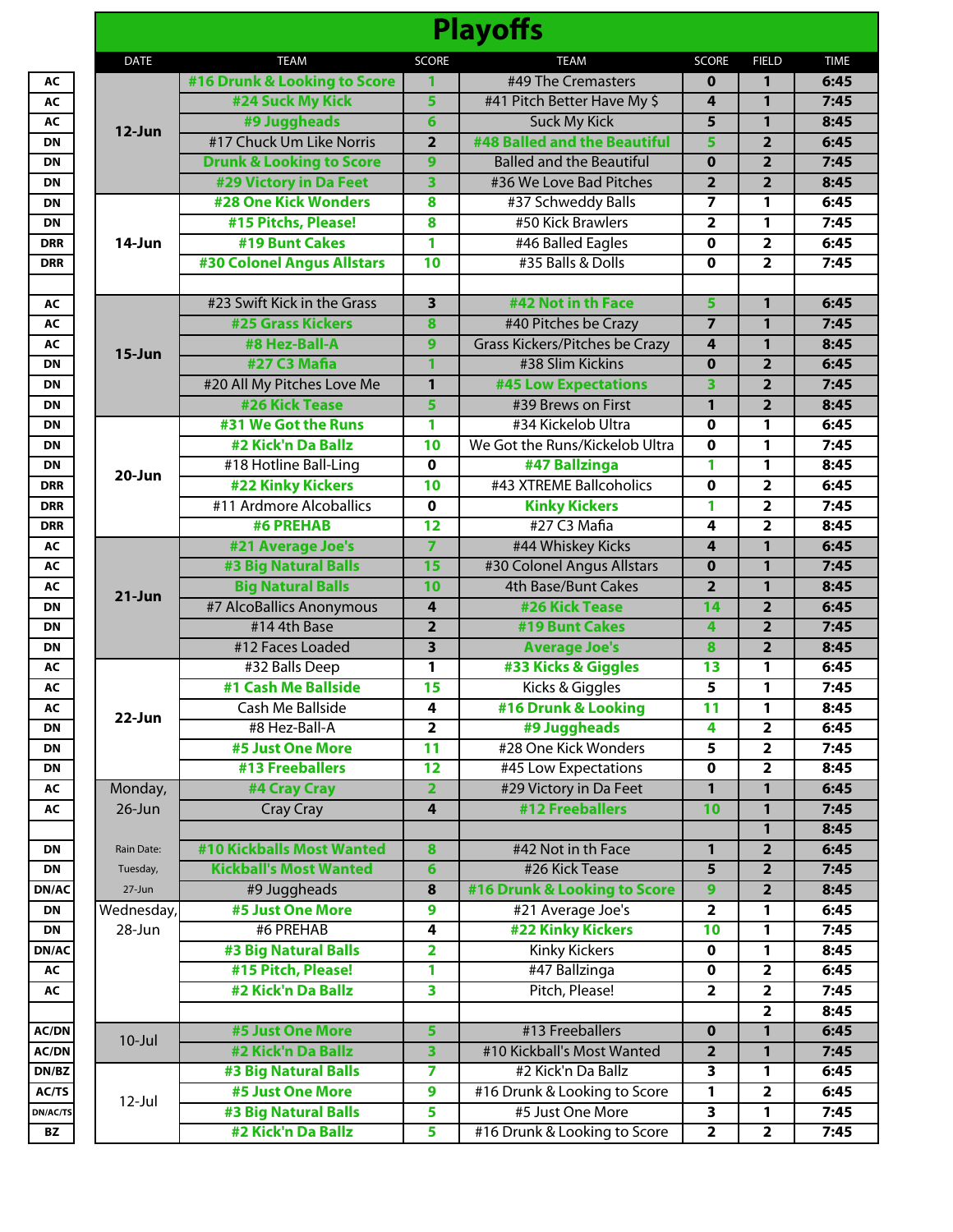## Playoff Rankings

## TOP 7 SEEDS WILL BE DIVISION WINNERS

| <b>SEED AS OF:</b>      |         | Team                                                       |                   | L                       | PCT.  |
|-------------------------|---------|------------------------------------------------------------|-------------------|-------------------------|-------|
| 13-May                  | $(+/-)$ |                                                            | w                 |                         |       |
| 1                       |         | Toot'em & Boot'em                                          | 8                 | $\mathbf{0}$            | 1.000 |
| $\overline{\mathbf{2}}$ |         | <b>Just One More</b>                                       | $\overline{7}$    | $\mathbf{1}$            | 0.875 |
| 3                       |         | Hez-Ball-A                                                 | $\overline{7}$    | 1                       | 0.875 |
| 4                       |         | <b>Kickball's Most Wanted</b>                              | $\overline{7}$    | $\mathbf{1}$            | 0.875 |
| 5                       |         | Win, Booze or Draw                                         | $\overline{7}$    | $\mathbf{1}$            | 0.875 |
| 6                       |         | Pitch, Please                                              | $\overline{7}$    | 1                       | 0.875 |
| $\overline{7}$          |         | Kick'n Da Ballz                                            | 6                 | $\overline{2}$          | 0.750 |
|                         |         |                                                            |                   |                         |       |
| 8                       |         | <b>Big Natural Balls</b>                                   | $\overline{7}$    | 1                       | 0.875 |
| 9                       |         | <b>Long Ballers</b>                                        | $\overline{7}$    | $\mathbf{1}$            | 0.875 |
| 10                      |         | Drunk & Looking to Score                                   | $\overline{7}$    | $\mathbf{1}$            | 0.875 |
| 11                      |         | <b>Ardmore Alcoballics</b>                                 | 6                 | $\overline{2}$          | 0.750 |
| $\overline{12}$         |         | <b>Kick Tease</b>                                          | 6                 | $\overline{2}$          | 0.750 |
| 13                      |         | <b>Ball Felicia</b>                                        | 5                 | 3                       | 0.625 |
| 14                      |         | Saved By the Balls                                         | 5                 | 3                       | 0.625 |
| 15                      |         | <b>I Love Bad Pitches</b>                                  | 5                 | $\overline{3}$          | 0.625 |
| 16                      |         | <b>PREHAB</b>                                              | 5                 | 3                       | 0.625 |
| 17                      |         | <b>The Cremasters</b>                                      | 5                 | 3                       | 0.625 |
| 18                      |         | <b>Kick Brawlers</b>                                       | 5                 | 3                       | 0.625 |
| 19                      |         | <b>Colonel Angus Allstars</b>                              | 5                 | 3                       | 0.625 |
| 20                      |         | Pitches be Cray Cray                                       | 5                 | 3                       | 0.625 |
| 21                      |         | <b>Swift Kick in the Grass</b>                             | 4                 | 4                       | 0.500 |
| 22                      |         | Freeballers                                                | 4                 | $\overline{4}$          | 0.500 |
| 23                      |         | Kicks & Giggles                                            | 4                 | 4                       | 0.500 |
| 24                      |         | <b>Hotline Ball-Ling</b>                                   | 4                 | $\overline{4}$          | 0.500 |
| 25                      |         | <b>One Kick Wonders</b>                                    | 4                 | $\overline{\mathbf{4}}$ | 0.500 |
| 26                      |         | <b>Faces Loaded</b>                                        | 4                 | 4                       | 0.500 |
| $\overline{27}$         |         | <b>Pitches be Crazy</b>                                    | 4                 | 4                       | 0.500 |
| 28                      |         | <b>Suck My Kick</b>                                        | 4                 | 4                       | 0.500 |
| 29                      |         | <b>Brews on First</b>                                      | 3                 | 5                       | 0.375 |
| 30                      |         | <b>Victory in Da Feets</b>                                 | 3                 | 5                       | 0.375 |
| 31                      |         | It's Not Gonna Kick Itself                                 | 3                 | 5                       | 0.375 |
| 32                      |         | <b>AlcoBallics Anonymous</b>                               | 3                 | 5                       | 0.375 |
| $\overline{33}$         |         | <b>Ball in Yo Face</b>                                     | $\overline{3}$    | 5                       | 0.375 |
| 34                      |         | <b>Base-ic Pitches</b>                                     | $\overline{2}$    | 6                       | 0.250 |
| 35<br>36                |         | Dewey's Slim Kickins<br>We Got the Runs                    | $\overline{2}$    | 6<br>$\overline{7}$     | 0.250 |
| 37                      |         | Z-Bombers                                                  | 1<br>$\mathbf{1}$ | $\overline{7}$          | 0.125 |
|                         |         |                                                            |                   |                         | 0.125 |
| 38                      |         | <b>4th Base</b>                                            | 1                 | 7                       | 0.125 |
| 39                      |         | I'm Kick James, Pitch!                                     | 1                 | $\overline{7}$          | 0.125 |
| 40                      |         | Ballzinga                                                  | 1                 | $\overline{7}$          | 0.125 |
| 41                      |         | The Implication                                            | 1                 | $\overline{7}$          | 0.125 |
| 42                      |         | Your Kick Makes My Pitch Hard<br><b>Red Ball and Vodka</b> | 0                 | 8                       | 0.000 |
| 43<br>44                |         |                                                            | 0                 | 8                       | 0.000 |
|                         |         | Lose or Lose, We Booze                                     | $\Omega$          | 8                       | 0.000 |
|                         |         |                                                            |                   |                         |       |
|                         |         |                                                            |                   |                         |       |